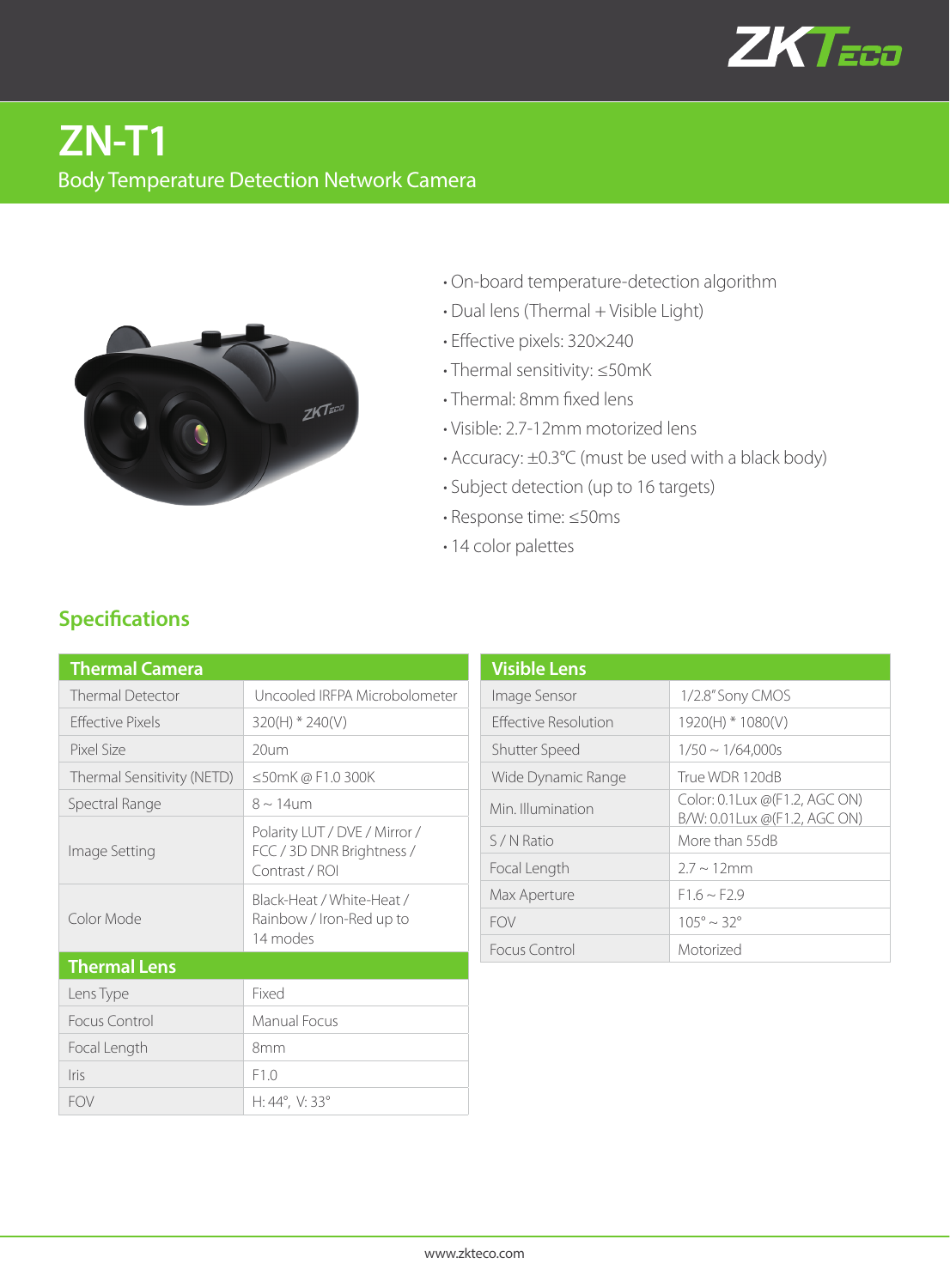#### ZN-T1

| <b>Video and Audio</b>       |                                                                                                                                                                                                                  |  |
|------------------------------|------------------------------------------------------------------------------------------------------------------------------------------------------------------------------------------------------------------|--|
| Compression                  | H.265, H.264, MJPEG                                                                                                                                                                                              |  |
| Frame Rate                   | Main Stream:<br>Thermal: D1 @25 / 30fps<br>Visible: 1920 * 1080 /<br>1280 * 720 @25 / 30fps<br>Sub Stream:<br>Thermal: CIF @25 / 30fps<br>Visible: D1 / VGA / 640 * 360 / CIF /<br>QCIF / QVGA @25 / 30fps       |  |
| <b>Bit Rate Control</b>      | CBR/VBR                                                                                                                                                                                                          |  |
| <b>Bit Rate</b>              | Thermal: $100Kbps \sim 6Mbps$<br>Visible:<br>Main stream: 200Kbps~12Mbps<br>Sub stream: 10Kbps ~ 6Mbps                                                                                                           |  |
| Region of Interest           | Off / On (8 rectangular zones)                                                                                                                                                                                   |  |
| Digital Zoom                 | 16x                                                                                                                                                                                                              |  |
| Mirror                       | Support                                                                                                                                                                                                          |  |
| Defog                        | Support                                                                                                                                                                                                          |  |
| <b>Motion Detection</b>      | Support                                                                                                                                                                                                          |  |
| Privacy Masking              | Off / On (4 rectangular areas)                                                                                                                                                                                   |  |
| DVE Image Enhancer           | Support                                                                                                                                                                                                          |  |
| Audio Compression            | G.711, AMR, RAW_PCM (Optional)                                                                                                                                                                                   |  |
| <b>Intelligence</b>          |                                                                                                                                                                                                                  |  |
| Alarm                        | Motion Detection, Disk Alarm, I/O<br>Alarm, Temperature Alarm                                                                                                                                                    |  |
| <b>IVS</b>                   | Smart Body Detection, Perimeter,<br>Single Virtual Fences, Double Virtual<br>Fences, Object Left, Object Removed                                                                                                 |  |
| <b>Temperature Detection</b> |                                                                                                                                                                                                                  |  |
| <b>Detection Mode</b>        | Body temperature monitoring                                                                                                                                                                                      |  |
| <b>Detection Preset</b>      | Max.16 goals                                                                                                                                                                                                     |  |
| Temperature Alarm            | Out-of-range temperature alarm,<br>temperature difference alarm                                                                                                                                                  |  |
| Accuracy                     | ≤0.3°C (Emission rate, distance,<br>ambient temperature, etc.)                                                                                                                                                   |  |
| Response Time                | $\leq$ 50ms                                                                                                                                                                                                      |  |
| Detection Range              | $-20^{\circ}$ C ~ 60°C (-4°F ~ 140°F)                                                                                                                                                                            |  |
| Temperature Display<br>Mode  | If temperature difference >5°C, dis-<br>play absolute temperature value;<br>If temperature difference ≤5°C, dis-<br>play relative temperature value<br>(temperature difference DEV =<br>highest value - average) |  |

| <b>Network</b>            |                                                                                                 |  |
|---------------------------|-------------------------------------------------------------------------------------------------|--|
| Ethernet                  | RJ-45 (10 / 100Base-T)                                                                          |  |
| Protocol                  | IPv4 / IPv6, HTTP, RTSP / RTP /<br>RTCP, TCP / UDP, DHCP, DNS,<br>PPPOE, SMTP, SIP, 802.1x      |  |
| Interoperability          | ONVIF, CGI, SDK                                                                                 |  |
| Streaming Method          | Unicast                                                                                         |  |
| Max. User Access          | 10 Users                                                                                        |  |
| Edge Storage              | nas<br>Local PC for instant recording<br>Micro SD card 128GB                                    |  |
| Web Viewer                | <ie11, chrome,="" firefox<="" td=""></ie11,>                                                    |  |
| Web Language              | English, Chinese, Polish, Italian,<br>Portuguese, Spanish, Russian,<br>French, Czech, Hungarian |  |
| <b>Interface</b>          |                                                                                                 |  |
| Ethernet                  | 1 Ethernet (10 / 100 Base-T)<br>RI-45 Connector                                                 |  |
| Audio                     | 1ch Audio-In, 1ch Audio-Out                                                                     |  |
| Alarm                     | 2ch Alarm-In, 2ch Alarm-Out                                                                     |  |
| RS485                     | Support                                                                                         |  |
| <b>BNC Output</b>         | N/A                                                                                             |  |
| <b>Reset Button</b>       | Support (Built-in)                                                                              |  |
| <b>General</b>            |                                                                                                 |  |
| Power Supply              | DC12V / POE (IEEE 802.3af)                                                                      |  |
| Power Consumption         | Max 10W                                                                                         |  |
| Operating Temperature     | $-30^{\circ}$ C ~ 60°C (-22°F ~ 140°F)                                                          |  |
| <b>Storage Conditions</b> | $0 \sim 90\%$ RH                                                                                |  |
| Certifications            | CE / FCC                                                                                        |  |
| Ingress Protection        | <b>IP66</b>                                                                                     |  |
| Casing                    | Metal                                                                                           |  |
| Dimensions (L*W*H)        | 212 * 182 * 136 (mm)                                                                            |  |
| Net Weight                | 2kg                                                                                             |  |